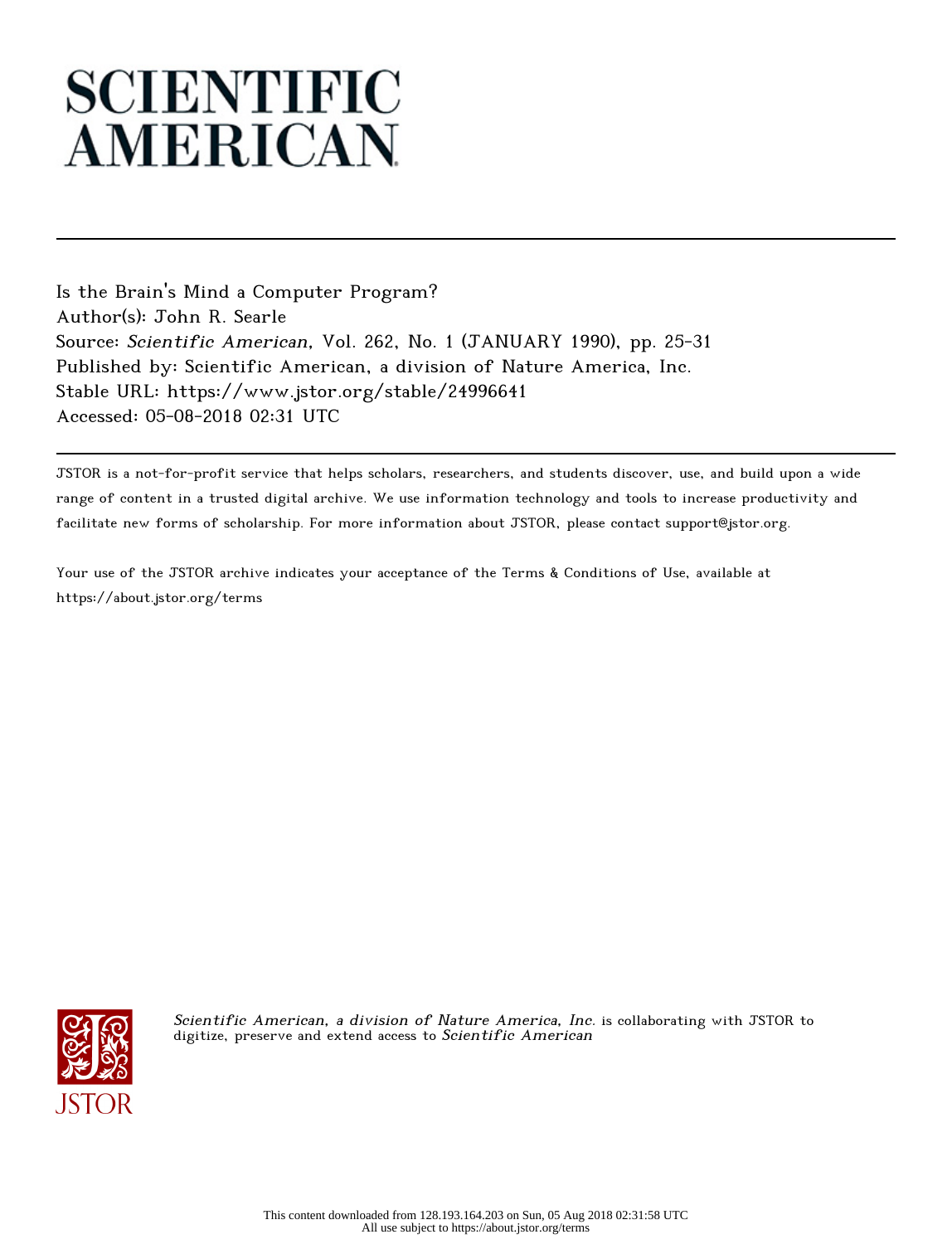

## Artificial Intelligence: A Debate



**L** ttempts to produce thinking machines have met during the past  $35$  years with a curious mix of progress and failure. Computers have mastered intellectual tasks such as chess and integral calculus, but they have yet to attain the skills of a lobster in dealing with the real world. Some outside the AI field have argued that the quest is bound to fail: computers by their nature are incapable of true cognition. In the following pages, John R. Searle of the University of California at Berkeley maintains that computer programs can never give rise to minds. On the other side, Paul M. Churchland and Patricia Smith Churchland of the University of California at San Diego claim that circuits modeled on the brain might well achieve intelligence. Behind this debate lies the question, What does it mean to think? The issue has intrigued people (the only entities known to think) for millennia. Computers that so far do not think have given the question a new slant and struck down many candidate answers. A definitive one remains to be found.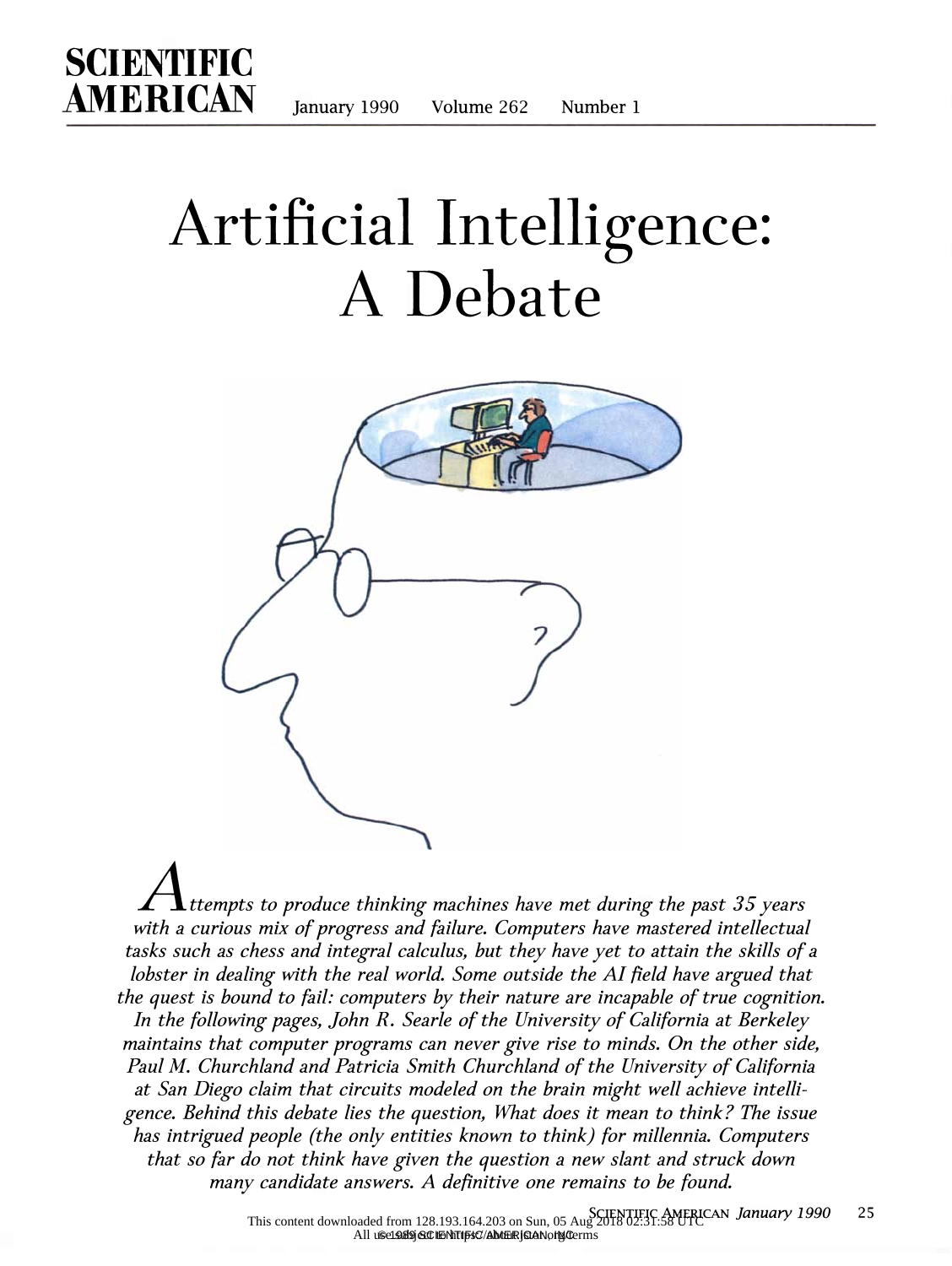## Is the Brain's Mind a Computer Program?

No. A program merely manipulates symbols, whereas a brain attaches meaning to them

by John R. Searle

Chine have conscious thoughts<br>in exactly the same sense that<br>you and I have? If by "machine" one an a machine think? Can a machine have conscious thoughts In exactly the same sense that means a physical system capable of performing certain functions (and what else can one mean?), then humans are machines of a special biological kind, and humans can think, and so of course machines can think. And, for all we know, it might be possible to produce a thinking machine out of different materials altogether-say, out of silicon chips or vacuum tubes. Maybe it will turn out to be impossible, but we certainly do not know that yet.

In recent decades, however, the question of whether a machine can think has been given a different interpretation entirely. The question that has been posed in its place is, Could a machine think just by virtue of implementing a computer program? Is the program by itself constitutive of thinking? This is a completely different question because it is not about the physical, causal properties of actual or possible physical systems but rather about the abstract, computational properties of formal computer programs that can be implemented in any sort of substance at all, provided only that the substance is able to carry the program.

A fair number of researchers in artificial intelligence (AI) believe the answer to the second question is yes; that is, they believe that by designing the right programs with the right inputs and outputs, they are literally

JOHN R. SEARLE is professor of phi· losophy at the University of California, Berkeley. He received his B.A., M.A. and D.Phi!. from the University of Oxford, where he was a Rhodes scholar. He wish· es to thank Stuart Dreyfus, Stevan Har· nad, Elizabeth lloyd and Irvin Rock for their comments and suggestions.

creating minds. They believe furthermore that they have a scientific test for determining success or failure: the Turing test devised by Alan M. Turing, the founding father of artificial intelligence. The Turing test, as currently understood, is simply this: if a computer can perform in such a way that an expert cannot distinguish its performance from that of a human who has a certain cognitive ability-say, the ability to do addition or to understand Chinese-then the computer also has that ability. So the goal is to design programs that will simulate human cognition in such a way as to pass the Turing test. What is more, such a program would not merely be a model of the mind; it would literally be a mind, in the same sense that a human mind is a mind.

By no means does every worker in artificial intelligence accept so extreme a view. A more cautious approach is to think of computer models as being useful in studying the mind in the same way that they are useful in studying the weather, economics or molecular biology. To distinguish these two approaches, I call the first strong AI and the second weak AI. It is important to see just how bold an approach strong AI is. Strong AI claims that thinking is merely the manipulation of formal symbols, and that is exactly what the computer does: manipulate formal symbols. This view is often summarized by saying, "The mind is to the brain as the program is to the hardware."

First of the mind in at least two<br>respects: it can be stated clearly,<br>and it admits of a simple and decisive trong AI is unusual among theories of the mind in at least two respects: it can be stated clearly, refutation. The refutation is one that any person can try for himself or herself. Here is how it goes. Consider a language you don't understand. In my case, I do not understand Chinese. To me Chinese writing looks like so many meaningless squiggles. Now suppose I am placed in a room containing baskets full of Chinese symbols. Suppose also that I am given a rule book in English for matching Chinese symbols with other Chinese symbols. The rules identify the symbols entirely by their shapes and do not require that I understand any of them. The rules might say such things as, "Take a squigglesquiggle sign from basket number one and put it next to a squoggle-squoggle sign from basket number two."

Imagine that people outside the room who understand Chinese hand in small bunches of symbols and that in response I manipulate the symbols according to the rule book and hand back more small bunches of symbols. Now, the rule book is the "computer program." The people who wrote it are "programmers," and I am the "computer." The baskets full of symbols are the "data base," the small bunches that are handed in to me are "questions" and the bunches I then hand out are "answers."

Now suppose that the rule book is written in such a way that my "answers" to the "questions" are indistinguishable from those of a native Chinese speaker. For example, the people outside might hand me some symbols that unknown to me mean, "What's your favorite color?" and I might after going through the rules give back symbols that, also unknown to me, mean, "My favorite is blue, but I also like green a lot." I satisfy the Turing test for understanding Chinese. All the same, I am totally ignorant of Chinese. And there is no way I could come to understand Chinese in the system as described, since there is no way that I can learn the meanings of any of the symbols. Like a computer, I manipulate symbols, but I attach no meaning to the symbols.

The point of the thought experiment is this: if I do not understand Chinese solely on the basis of running a computer program for understanding Chinese, then neither does any other digital computer solely on that basis. Digital computers merely manipulate formal symbols according to rules in the program.

What goes for Chinese goes for other forms of cognition as well. Just manipulating the symbols is not by itself enough to guarantee cognition, perception, understanding, thinking and so forth. And since computers, qua computers, are symbol-manipulating devices, merely running the computer program is not enough to guarantee cognition.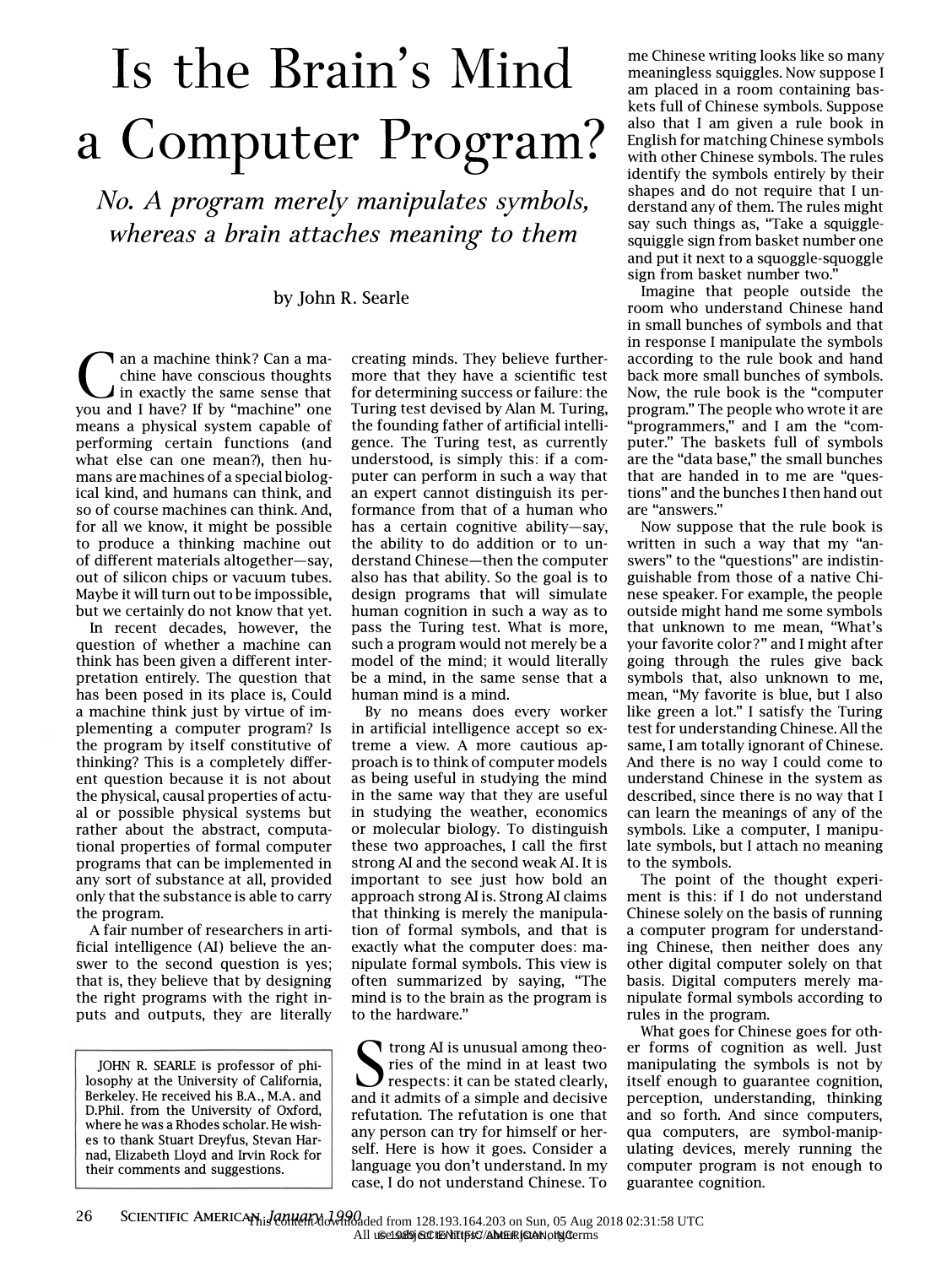This simple argument is decisive against the claims of strong AI. The first premise of the argument simply states the formal character of a computer program. Programs are defined in terms of symbol manipulations, and the symbols are purely formal, or "syntactic." The formal character of the program, by the way, is what makes computers so powerful. The same program can be run on an indefinite variety of hardwares, and one hardware system can run an indefinite range of computer programs. Let me abbreviate this "axiom" as

Axiom 1. Computer programs are formal (syntactic).

This point is so crucial that it is worth explaining in more detail. A digital computer processes information by first encoding it in the symbolism that the computer uses and then manipulating the symbols through a set of precisely stated rules. These rules constitute the program. For example, in Turing's early theory of computers, the symbols were simply 0's and 1's, and the rules of the program said such things as, "Print a 0 on the tape, move one square to the left and erase a 1." The astonishing thing about computers is that any information that can be stated in a language can be encoded in such a system, and any informationprocessing task that can be solved by explicit rules can be programmed.

First, symbols and programs are<br>purely abstract notions: they<br>have no essential physical properties wo further points are important. First, symbols and programs are purely abstract notions: they to define them and can be implemented in any physical medium whatsoever. The O's and l's, qua symbols, have no essential physical properties and a fortiori have no physical, causal properties. I emphasize this point because it is tempting to identify computers with some specific technology-say, silicon chips-and to think that the issues are about the physics of silicon chips or to think that syntax identifies some physical phenomenon that might have as yet unknown causal powers, in the way that actual physical phenomena such as electromagnetic radiation or hydrogen atoms have phYSical, causal properties. The second point is that symbols are manipulated without reference to any meanings. The symbols of the program can stand for anything the programmer or user wants. In this sense the program has syntax but no semantics.

The next axiom is just a reminder of the obvious fact that thoughts, perceptions, understandings and so forth have a mental content. By virtue of

their content they can be about objects and states of affairs in the world. If the content involves language, there will be syntax in addition to semantics, but linguistic understanding requires at least a semantic framework. If, for example, I am thinking about the last presidential election, certain words will go through my mind, but the words are about the election only because I attach specific meanings to these words, in accordance with my knowledge of English. In this respect they are unlike Chinese symbols for me. Let me abbreviate this axiom as

Axiom 2. Human minds have mental contents (semantics).

Now let me add the point that the Chinese room demonstrated. Having the symbols by themselves—just having the syntax-is not sufficient for having the semantics. Merely manipulating symbols is not enough to guarantee knowledge of what they mean. I shall abbreviate this as

Axiom 3. Syntax. by itself is neither constitutive of nor sufficient for semantics.

At one level this principle is true by definition. One might, of course, define the terms syntax and semantics differently. The point is that there is a distinction between formal elements, which have no intrinsic meaning or content, and those phenomena that have intrinsic content. From these premises it follows that

Conclusion 1. Programs are neither constitutive of nor sufficient for minds.

And that is just another way of saying that strong AI is false.

It is important to see what is proved and not proved by this argument.

First, I have not tried to prove that "a computer cannot think." Since anything that can be simulated computationally can be described as a computer, and since our brains can at some levels be simulated, it follows trivially that our brains are computers and they can certainly think. But from the fact that a system can be simulated by symbol manipulation and the fact that it is thinking, it does not follow that thinking is equivalent to formal symbol manipulation.

Second, I have not tried to show that only biologically based systems like our brains can think. Right now those are the only systems we know for a fact can think, but we might find other systems in the universe that can produce conscious thoughts, and we might even come to be able to create thinking systems artificially. I regard this issue as up for grabs.

Third, strong Ai's thesis is not that, for all we know, computers with the right programs might be thinking, that they might have some as yet undetected psychological properties; rather it is that they must be thinking because that is all there is to thinking.

Fourth, I have tried to refute strong AI so defined. I have tried to demonstrate that the program by itself is not constitutive of thinking because the program is purely a matter of formal symbol manipulation-and we know independently that symbol manipulations by themselves are not sufficient to guarantee the presence of mean-



I satisfy the Turing test for understanding Chinese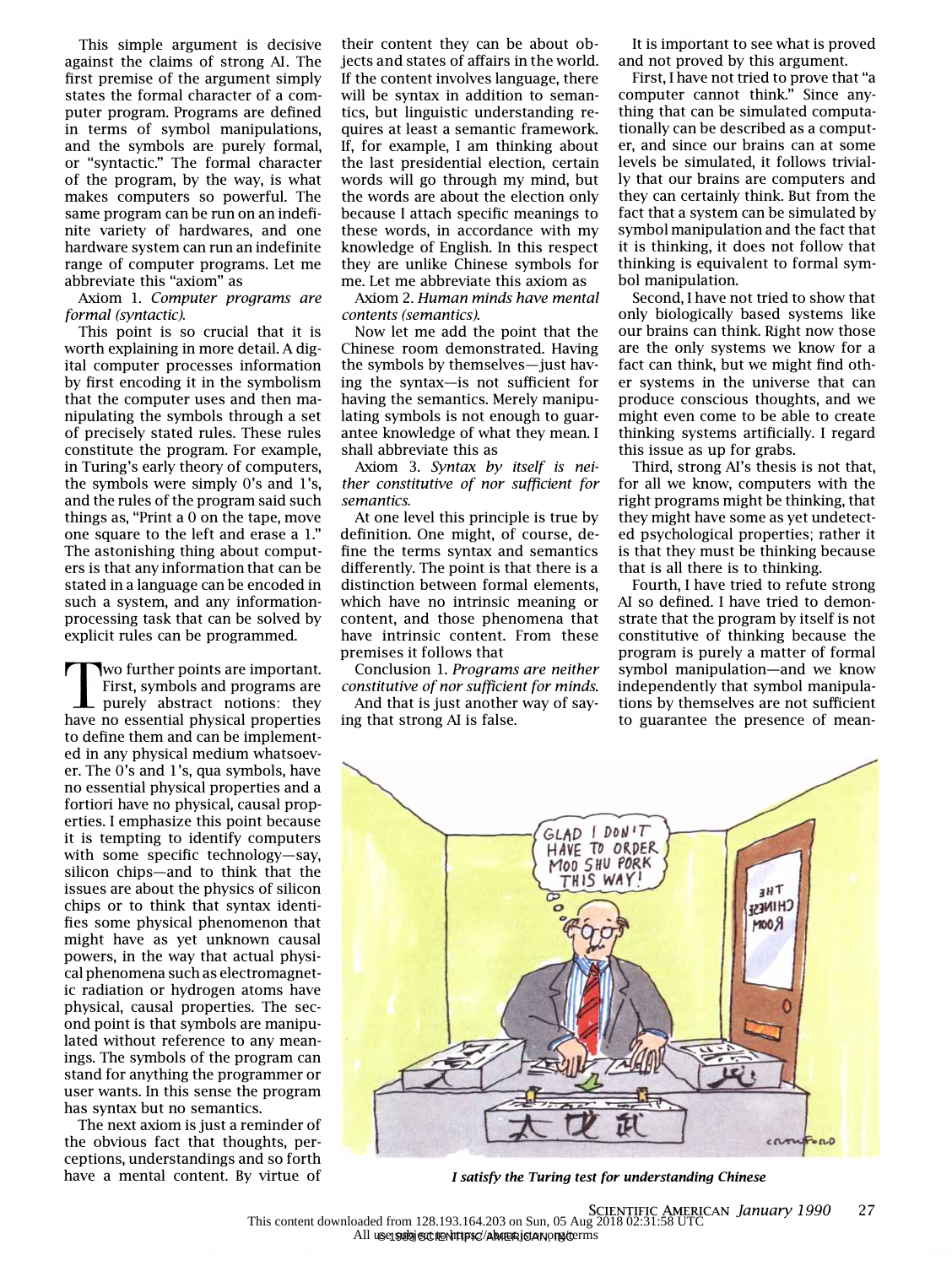

Computer programs are formal (syntactic). Human minds have mental contents (semantics)

ings. That is the principle on which the Chinese room argument works.

I emphasize these points here partly because it seems to me the Churchlands [see "Could a Machine Think?" by Paul M. Churchland and Patricia Smith Churchland, page 32] have not quite understood the issues. They think that strong AI is claiming that computers might turn out to think and that I am denying this possibility on commonsense grounds. But that is not the claim of strong AI, and my argument against it has nothing to do with common sense.

I will have more to say about their objections later. Meanwhile I should point out that, contrary to what the Churchlands suggest, the Chinese room argument also refutes any strong-AI claims made for the new parallel technologies that are inspired by and modeled on neural networks. Unlike the traditional von Neumann computer, which proceeds in a stepby-step fashion, these systems have many computational elements that operate in parallel and interact with one another according to rules inspired by neurobiology. Although the results are still modest, these "parallel distributed processing," or "connectionist," models raise useful questions about how complex, parallel network systems like those in brains might actually function in the production of intelligent behavior.

The parallel, "brainlike" character of the processing, however, is irrelevant to the purely computational aspects of the process. Any function that can be computed on a parallel machine can also be computed on a serial machine. Indeed, because parallel machines are still rare, connectionist programs are usually run on traditional serial machines. Parallel processing, then, does not afford a way around the Chinese room argument.

What is more, the connectionist system is subject even on its own terms to a variant of the objection presented by the original Chinese room argument. Imagine that instead of a Chinese room, I have a Chinese gym: a hall containing many monolingual, English-speaking men. These men would carry out the same operations as the nodes and synapses in a connectionist architecture as described by the Churchlands, and the outcome would be the same as having one man manipulate symbols according to a rule book. No one in the gym speaks a word of Chinese, and there is no way for the system as a whole to learn the meanings of any Chinese words. Yet with appropriate adjustments, the system could give the correct answers to Chinese questions.

There are, as I suggested earlier, interesting properties of connectionist nets that enable them to simulate brain processes more accurately than

traditional serial architecture does. But the advantages of parallel architecture for weak AI are quite irrelevant to the issues between the Chinese room argument and strong AI.

The Churchlands miss this point when they say that a big enough Chinese gym might have higher-level mental features that emerge from the size and complexity of the system, just as whole brains have mental features that are not had by individual neurons. That is, of course, a possibility, but it has nothing to do with computation. Computationally, serial and parallel systems are equivalent: any computation that can be done in parallel can be done in serial. If the man in the Chinese room is computationally equivalent to both, then if he does not understand Chinese solely by virtue of doing the computations, neither do they. The Churchlands are correct in saying that the original Chinese room argument was designed with traditional AI in mind but wrong in thinking that connectionism is immune to the argument. It applies to any computational system. You can't get semantically loaded thought contents from formal computations alone, whether they are done in serial or in parallel; that is why the Chinese room argument refutes strong AI in any form.

W by this argument are none-<br>theless puzzled about the dif-<br>ferences between people and computany people who are impressed by this argument are none-**L** theless puzzled about the difers. If humans are, at least in a trivial sense, computers, and if humans have a semantics, then why couldn't we give semantics to other computers? Why couldn't we program a Vax or a Cray so that it too would have thoughts and feelings? Or why couldn't some new computer technology overcome the gulf between form and content, between syntax and semantics? What, in fact, are the differences between animal brains and computer systems that enable the Chinese room argument to work against computers but not against brains?

The most obvious difference is that the processes that define something as a computer-computational processes-are completely independent of any reference to a specific type of hardware implementation. One could in principle make a computer out of old beer cans strung together with wires and powered by windmills.

But when it comes to brains, although science is largely ignorant of how brains function to produce mental states, one is struck by the extreme specificity of the anatomy and the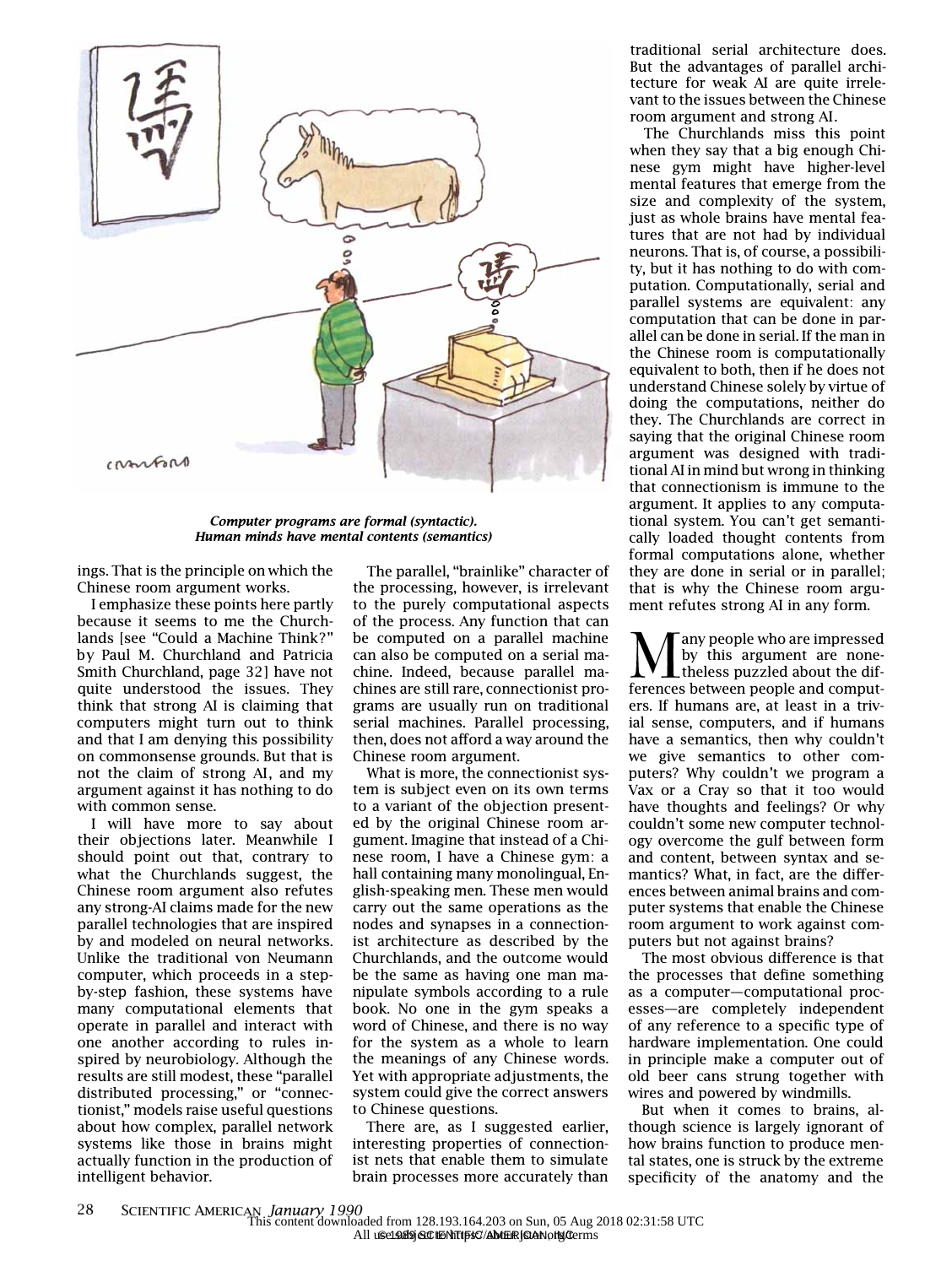physiology. Where some understanding exists of how brain processes produce mental phenomena-for example, pain, thirst, vision, smell-it is clear that specific neurobiological processes are involved. Thirst, at least of certain kinds, is caused by certain types of neuron firings in the hypothalamus, which in turn are caused by the action of a specific peptide, angiotensin ll. The causation is from the "bottom up" in the sense that lowerlevel neuronal processes cause higher-level mental phenomena. Indeed, as far as we know, every "mental" event, ranging from feelings of thirst to thoughts of mathematical theorems and memories of childhood, is caused by specific neurons firing in specific neural architectures.

But why should this specificity matter? After all, neuron firings could be simulated on computers that had a completely different physics and chemistry from that of the brain. The answer is that the brain does not merely instantiate a formal pattern or program (it does that, too), but it also causes mental events by virtue of specific neurobiological processes. Brains are specific biological organs, and their specific biochemical properties enable them to cause consciousness and other sorts of mental phenomena. Computer simulations of brain processes provide models of the formal aspects of these processes. But the simulation should not be confused with duplication. The computational model of mental processes is no more real than the computational model of any other natural phenomenon.

One can imagine a computer simulation of the action of peptides in the hypothalamus that is accurate down to the last synapse. But equally one can imagine a computer simulation of the oxidation of hydrocarbons in a car engine or the action of digestive processes in a stomach when it is digesting pizza. And the simulation is no more the real thing in the case of the brain than it is in the case of the car or the stomach. Barring miracles, you could not run your car by doing a computer simulation of the oxidation of gasoline, and you could not digest pizza by running the program that simulates such digestion. It seems obvious that a simulation of cognition will similarly not produce the effects of the neurobiology of cognition.

All mental phenomena, then, are caused by neurophysiological processes in the brain. Hence,

Axiom 4. Brains cause minds.

In conjunction with my earlier derivation, I immediately derive, trivially,

Conclusion 2. Any other system capable of causing minds would have to have causal powers (at least) equivalent to those of brains.

This is like saying that if an electrical engine is to be able to run a car as fast as a gas engine, it must have (at least) an equivalent power output. This conclusion says nothing about the mechanisms. As a matter of fact, cognition is a biological phenomenon: mental states and processes are caused by brain processes. This does not imply that only a biological system could think, but it does imply that any alternative system, whether made of silicon, beer cans or whatever, would have to have the relevant causal capacities equivalent to those of brains. So now I can derive

Conclusion 3. Any artifact that produced mental phenomena, any artificial brain, would have to be able to duplicate the specific causal powers of brains, and it could not do that just by running a formal program.

Furthermore, I can derive an important conclusion about human brains:

Conclusion 4. The way that human brains actually produce mental phenomena cannot be solely by virtue of running a computer program.

I first presented the Chinese room<br>
parable in the pages of *Behavioral*<br> *and Brain Sciences* in 1980, where<br>
it appeared as is the practice of the parable in the pages of Behavioral it appeared, as is the practice of the journal, along with peer commentary, in this case, 26 commentaries. Frankly, I think the point it makes is rather obvious, but to my surprise the publication was followed by a further flood of objections that-more surprisingly-continues to the present day. The Chinese room argument clearly touched some sensitive nerve.

The thesis of strong Al is that any system whatsoever-whether it is made of beer cans, silicon chips or toilet paper-not only might have thoughts and feelings but must have thoughts and feelings, provided only that it implements the right program, with the right inputs and outputs. Now, that is a profoundly antibiological view, and one would think that people in Al would be glad to abandon it. Many of them, especially the younger generation, agree with me, but I am amazed at the number and vehemence of the defenders. Here are some of the common objections.

a. In the Chinese room you really do understand Chinese, even though you don't know it. It is, after all, possible to understand something without knowing that one understands it.

b. You don't understand Chinese, but there is an (unconscious) subsystem in you that does. It is, after all, possible to have unconscious mental states, and there is no reason why your understanding of Chinese should not be wholly unconscious.

c. You don't understand Chinese, but the whole room does. You are like a single neuron in the brain, and just as such a single neuron by itself cannot understand but only contributes to the understanding of the whole system, you don't understand, but the whole system does.

d. Semantics doesn't exist anyway; there is only syntax. It is a kind of prescientific illusion to suppose that there exist in the brain some mysterious "mental contents," "thought processes" or "semantics." All that exists in the brain is the same sort of syntactic symbol manipulation that



Which semantics is the system giving off now?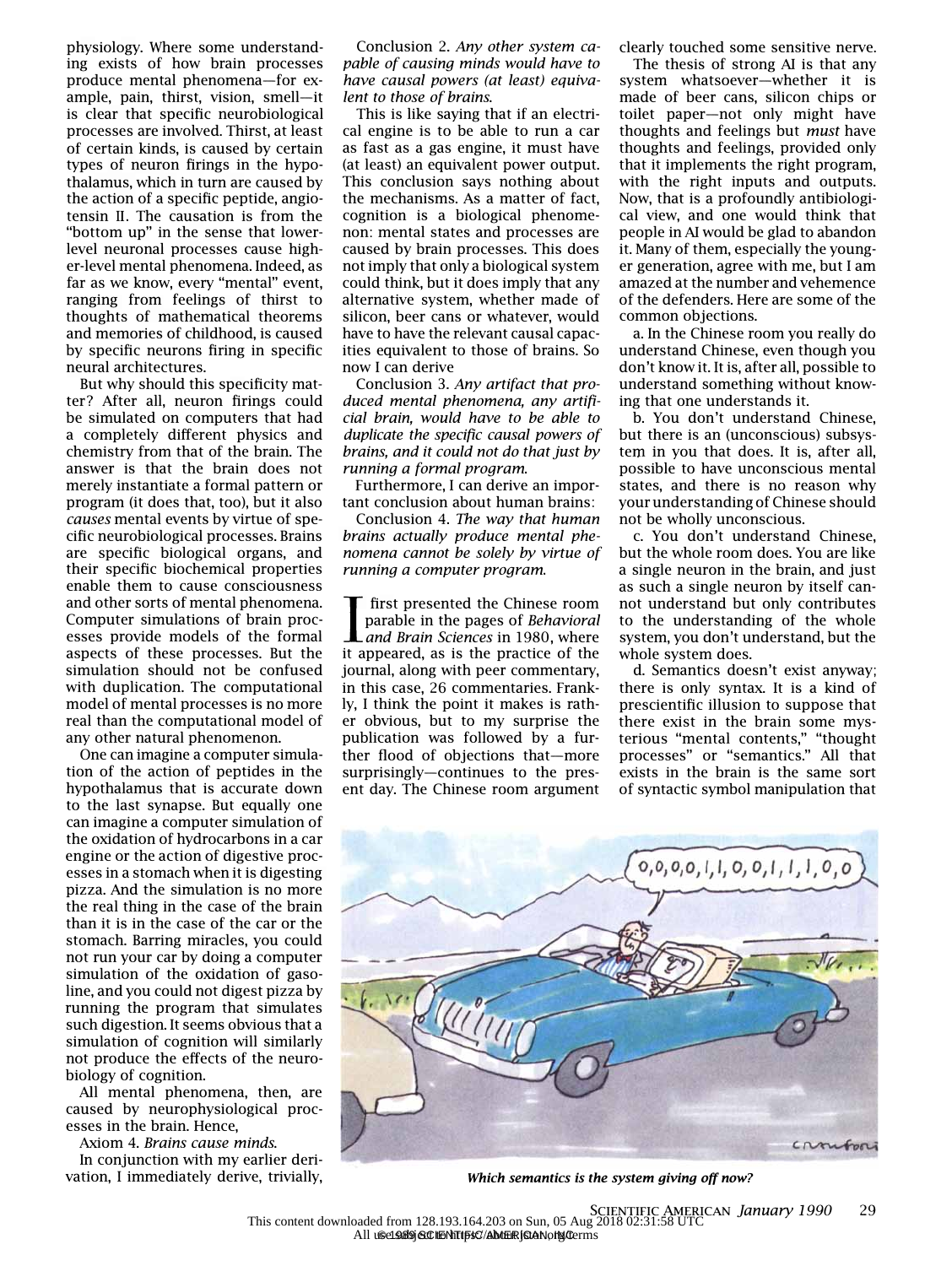goes on in computers. Nothing more.

e. You are not really running the computer program-you only think you are. Once you have a conscious agent going through the steps of the program, it ceases to be a case of implementing a program at all.

f. Computers would have semantics and not just syntax if their inputs and outputs were put in appropriate causal relation to the rest of the world. Imagine that we put the computer into a robot, attached television cameras to the robot's head, installed transducers connecting the television messages to the computer and had the computer output operate the robot's arms and legs. Then the whole system would have a semantics.

g. If the program simulated the operation of the brain of a Chinese speaker, then it would understand Chinese. Suppose that we simulated the brain of a Chinese person at the level of neurons. Then surely such a system would understand Chinese as well as any Chinese person's brain.

And so on.

All of these arguments share a common feature: they are all inadequate because they fail to come to grips with the actual Chinese room argument. That argument rests on the distinction between the formal symbol manipulation that is done by the computer and the mental contents biologically produced by the brain, a distinction I have abbreviated-I hope not misleadingly-as the distinction between syntax and semantics. I will not repeat my answers to all of these objections, but it will help to clarify the issues if I explain the weaknesses of the most widely held objection, argument  $c$ what I call the systems reply. (The brain simulator reply, argument g, is another popular one, but I have already addressed that one in the previous section.)

of course you don't understand<br>Chinese but the whole system—<br>you, the room, the rule book, the he systems reply asserts that of course you don't understand Chinese but the whole systembushel baskets full of symbolsdoes. When I first heard this explanation, I asked one of its proponents, "Do you mean the room understands Chinese?" His answer was yes. It is a daring move, but aside from its implausibility, it will not work on purely logical grounds. The point of the original argument was that symbol shuffling by itself does not give any access to the meanings of the symbols. But this is as much true of the whole room as it is of the person inside. One can see this point by extending

the thought experiment. Imagine that I memorize the contents of the baskets and the rule book, and I do all the calculations in my head. You can even imagine that I work out in the open. There is nothing in the "system" that is not in me, and since I don't understand Chinese, neither does the system.

The Churchlands in their companion piece produce a variant of the systems reply by imagining an amusing analogy. Suppose that someone said that light could not be electromagnetic because if you shake a bar magnet in a dark room, the system still will not give off visible light. Now, the Churchlands ask, is not the Chinese room argument just like that? Does it not merely say that if you shake Chinese symbols in a semantically dark room, they will not give off the light of Chinese understanding? But just as later investigation showed

that light was entirely constituted by electromagnetic radiation, could not later investigation also show that semantics are entirely constituted of syntax? Is this not a question for further scientific investigation?

Arguments from analogy are notoriously weak, because before one can make the argument work, one has to establish that the two cases are truly analogous. And here I think they are not. The account of light in terms of electromagnetic radiation is a causal story right down to the ground. It is a causal account of the physics of electromagnetic radiation. But the analogy with formal symbols fails because formal symbols have no physical, causal powers. The only power that symbols have, qua symbols, is the power to cause the next step in the program when the machine is running. And there is no question of waiting on further research to reveal the physical,



How could anyone have supposed that a computer simulation of a mental process must be the real thing?